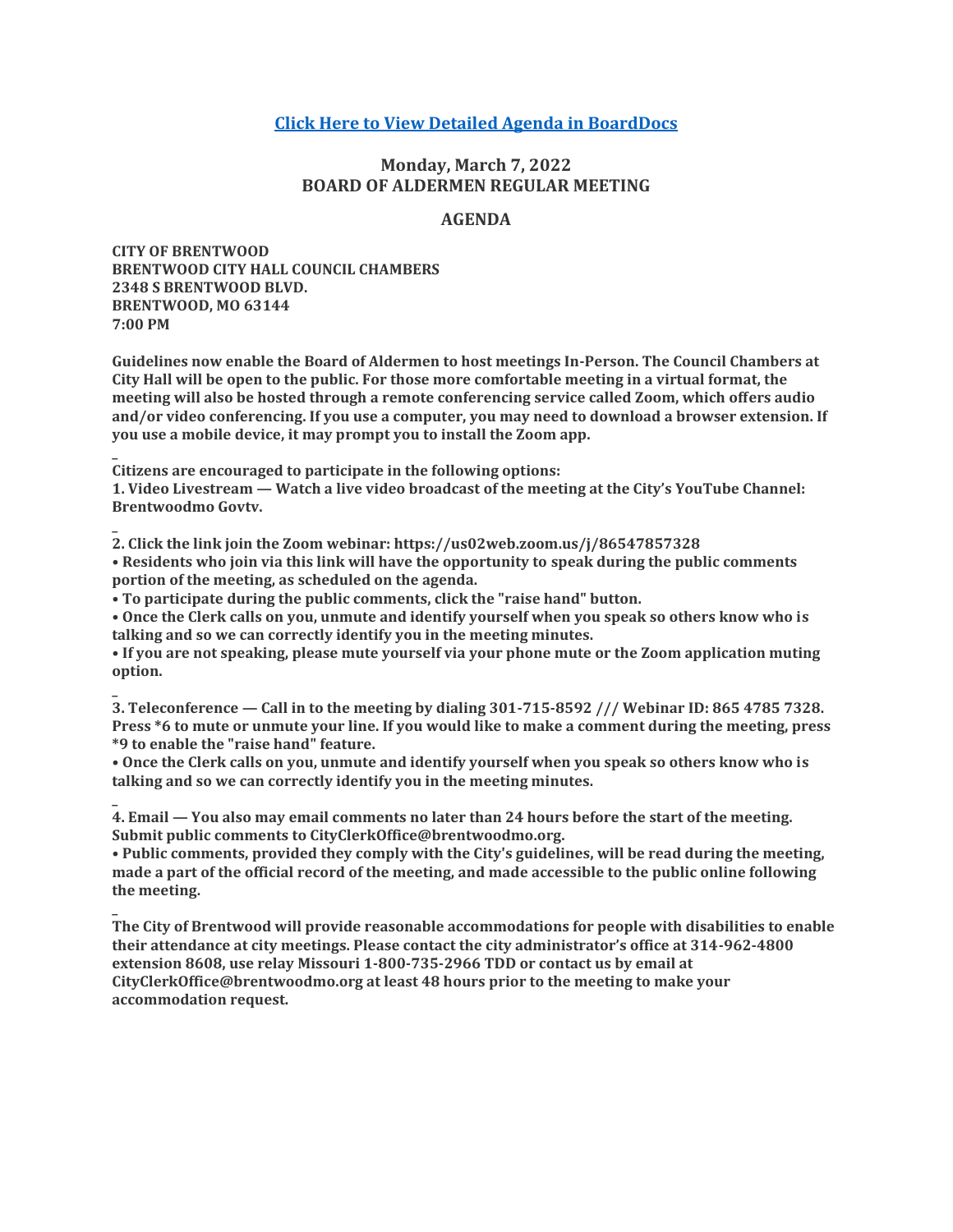# **Monday, March 7, 2022 BOARD OF ALDERMEN REGULAR MEETING**

## **AGENDA**

#### **1. CALL TO ORDER & PLEDGE OF ALLEGIANCE**

A. Call to Order

B. Pledge of Allegiance

#### **2. ROLL CALL**

A. Roll Call

#### **3. AGENDA APPROVAL**

A. Approval or Amendment of Agenda

## **4. ANNOUNCEMENTS, APPOINTMENTS, PROCLAMATIONS & RECOGNITIONS**

A. Recognition - Andrew Leahy

B. Recognition - Thomas Kramer

C. Recognition - Terry Kurten

D. Recognition - Award for Technical Rescue (B Shift)

E. Recognition - Award for Technical Rescue (C Shift)

F. Recognition - Award for Technical Rescue (A Shift)

#### **5. PUBLIC HEARING**

A. Public Hearing on the Text Amendment amending Section 400.1380.C Conditional Uses and E.1. Use regulations in the "PD" Planned Development Overlay District

#### **6. CITIZEN COMMENTS**

A. Citizen Comments

#### **7. MAYOR AND ALDERMEN REPORTS**

A. Mayor David Dimmitt

B. Alderman David Plufka - Ward 1

C. Alderwoman Nancy Parker Tice - Ward 1

- D. Alderwoman Sunny Sims Ward 2
- E. Alderman Brandon Wegge Ward 2

F. Alderman Steve Lochmoeller - Ward 3

G. Alderman Jeff Gould - Ward 3

H. Alderman Jack Shelton - Ward 4

I. Alderwoman Kathy O'Neill - Ward 4

#### **8. CITY ADMINISTRATOR REPORT**

A. Brentwood Bound Update

B. Kerb, Eck & Braeckel, LLP 4th Quarter Audit Presentation - Period from October 1, 2021 to December 31, 2021.

#### **9. CONSENT AGENDA**

A. Standing Committees Reports

B. Approval of Meeting Minutes

C. Warrant Lists - Operating Funds and 2021 and 2022 Expenditures from the 2019 Series Certificates of Participation Proceeds (COPs)

D. Resolution No. 1344 - Zobrio/Financial Edge Accounting Platform - A Resolution Authorizing approval of the proposal and integrated software to interface with the Financial Edge Accounts receivable module allowing for better data flow for annual budget process.

E. Resolution No. 1346 - A Resolution Approving a Change Order to the Contract with Hof Construction, Inc., For Additional Work Need For The Brentwood Park Pavilion and Event Lawn Project

F. Resolution No. 1347 – 2022 Compensation Study-A Resolution To Retain The Services Of Lynda Higbee Of Higbee Associates LLC, A Human Resources Consultant, To Perform A Compensation Survey And Analysis, And Make Recommendations Regarding The Overall Pay Plan And Benefits Program For The City.